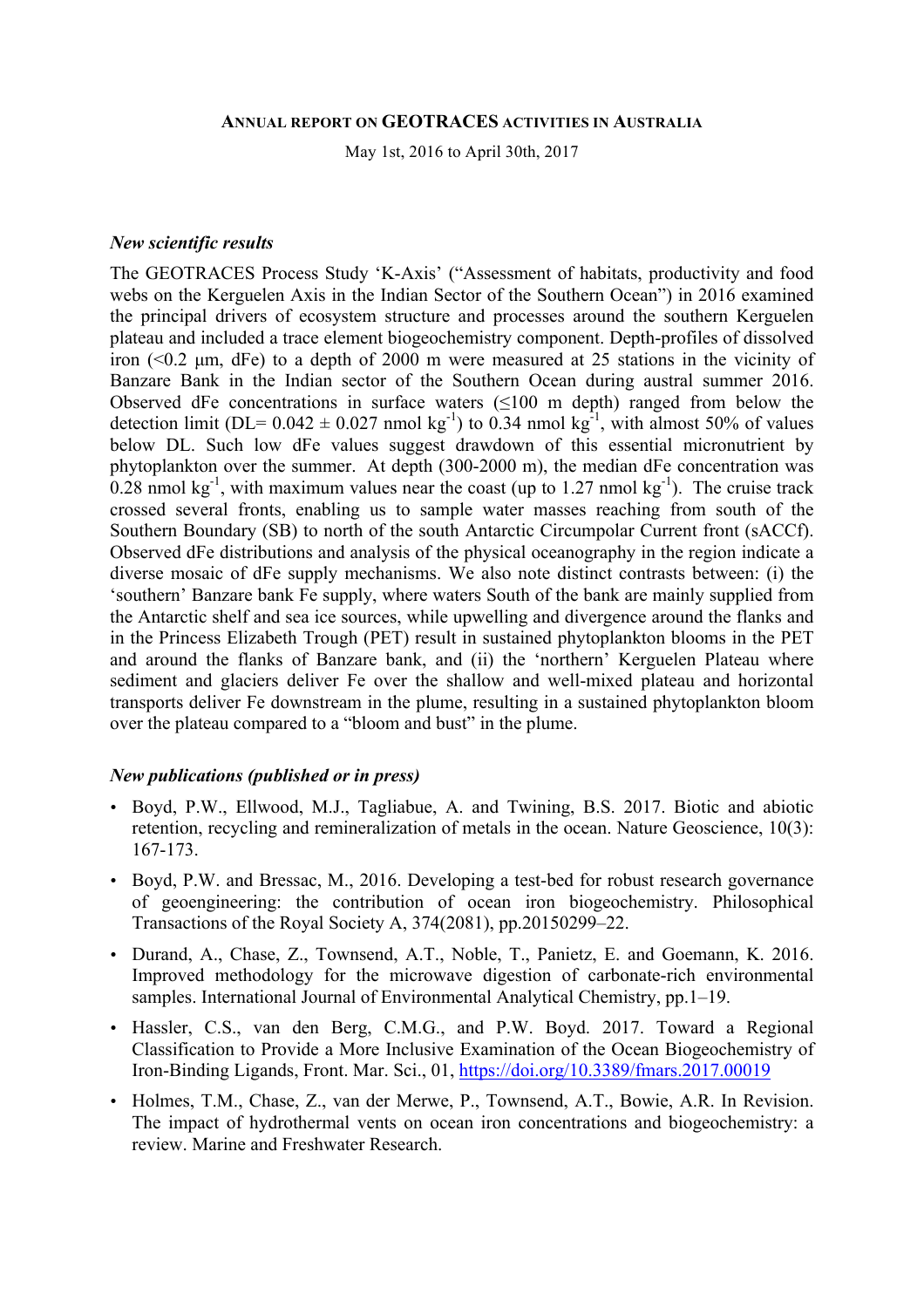- Hutchins, D.A. and Boyd, P.W., 2016. Marine phytoplankton and the changing ocean iron cycle. Nature Climate Change, 6(12), pp.1072–1079.
- Heller, M.I., Wuttig, K. and Croot, P. L. 2016. Identifying the Sources and Sinks of CDOM/FDOM across the Mauritanian Shelf and Their Potential Role in the Decomposition of Superoxide  $(O_2)$ . Front. Mar. Sci. 3:132. doi:10.3389/fmars.2016.00132
- Lannuzel, D., Chever, F., van der Merwe, P., Janssens, J., Roukaerts, A., Cavagna, A.J., Townsend, A.T., Bowie, A.R., and Meiners, K.M. 2016. Iron biogeochemistry in Antarctic pack ice during SIPEX2, Deep Sea Research II, 131 pp. 111-122.
- Lemaitre, N., Planquette, H., Dehairs, F., van der Merwe, P., Bowie, A.R., Trull, T.W. Laurenceau-Cornec, E.C., Davies, D., Bollinger, C., Le Goff, M., Grossteffan, E., and Planchon, F. 2016. Impact of the natural Fe fertilization on the magnitude, stoichiometry and efficiency of particulate biogenic silica, nitrogen and iron export fluxes", Deep Sea Research. Part 1, 117 pp. 1127.
- Ratnarajah, L. and Bowie, A.R., Nutrient cycling: are Antarctic krill a previously overlooked source in the marine iron cycle? 2016. Current Biology, 26 (19) pp. R884– R887.
- Ratnarajah, L., Nicol, S., Kawaguchi, S., Townsend, A.T., Lannuzel, D., Meiners, K.M. and Bowie, A.R. 2016. Understanding the variability in the iron concentration of Antarctic krill, Limnology and Oceanography, 61 (5) pp. 1651-1660.
- Samanta, M., Ellwood, M.J., Sinoir, M. and Hassler, C.S. In Press. Dissolved zinc isotope cycling in the Tasman Sea, SW Pacific Ocean. Marine Chemistry. http://doi.org/10.1016/j.marchem.2017.03.004
- Schallenberg, C., van Der Merwe, P., Chever, F., Cullen, J.T., Lannuzel, D., and Bowie, A.R. 2016. Dissolved iron and iron(II) distributions beneath the pack ice in the East Antarctic (120 °E) during the winter/spring transition, Deep Sea Research: Part II, 131 pp. 96–110.
- Scholz, F., Löscher, C. R., Fiskal, A., Sommer, S., Hensen, C., Lomnitz, U., Wuttig, K., Göttlicher, J., Kossel, E., Steininger, R., and Canfield, D. E. 2016. Nitrate-dependent iron oxidation limits iron transport in anoxic ocean regions. Earth and Planetary Science Letters 454: 272-281
- Sinoir, M., Ellwood, M.J., Butler, E.C.V., Bowie, A.R., Mongin, M., and Hassler, C.S. 2016. Zinc cycling in the Tasman Sea: Distribution, speciation and relation to phytoplankton community. Marine Chemistry 182, 25-37.
- Tagliabue, A., Bowie, B., Boyd, P., Buck, K., Johnson, K., and Saito, M. 2016. The integral role of iron in ocean biogeochemistry. Nature 543. 51–59. in ocean biogeochemistry. Nature 543, 51–59, doi:10.1038/nature21058
- Velasquez, I.B., Ibisanmi, E., Maas, E.W., Boyd, P.W., Nodder, S. and Sander, S.G. 2016. Ferrioxamine Siderophores Detected amongst Iron Binding Ligands Produced during the Remineralization of Marine Particles, Front. Mar. Sci., 22 September 2016 | https://doi.org/10.3389/fmars.2016.00172
- Villa-Alfageme, M., Mas, J.L., Hurtado-Bermudez, S., and Masqué, P. 2016. Rapid determination of  $2^{10}Pb$  and  $2^{10}Po$  in water and application to marine samples, Talanta, Volume 160, Pages 28-35, https://doi.org/10.1016/j.talanta.2016.06.051.
- Winton, V.H.L., Edwards, R., Bowie, A.R. Keywood, M., Williams, A.G., Chambers, S.D., Selleck, P.W., Desservettaz, M., Mallet, M.D. and Paton Walsh, C. 2016. Dry season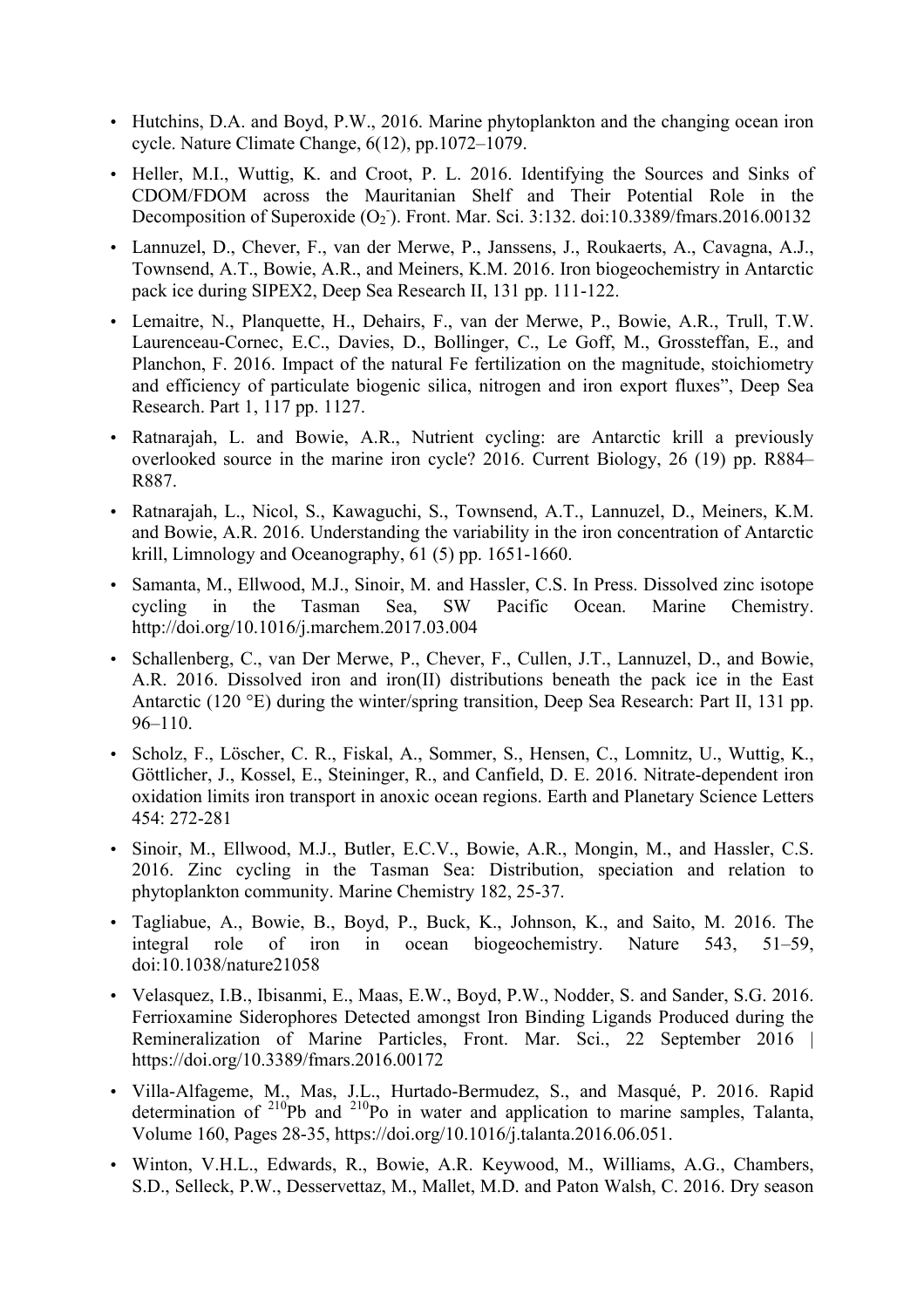aerosol iron solubility in tropical northern Australia. Atmospheric Chemistry and Physics, 16 (19) pp. 1282912848. ISSN 16807316 (2016)

## *Cruises*

Voyages completed:

- *RV Akademik Tryoshnikov*: Leg 1, 20 December 2016 17 January 2017. Southern Ocean (GEOTRACES PI: Ellwood).
- *RV Aurora Australis* Voyage V1, December January 2017, Antarctica, Mertz glacier region (GEOTRACES PIs: Lannuzel, Noble). Sea water and sea-ice samples were collected for micro-nutrient and Nd isotope measurements.
- *RV Investigator*, Jan March 2017, Sabrina Seafloor Survey Antarctic margin (Totten glacier) (GEOTRACES PI: Noble). Sediment cores and large-volume seawater samples for Nd isotopic analysis were collected to investigate the interaction of the Totten Glacier with the Southern Ocean during the last deglaciation
- *RV Investigator* March 2017. Subantarctic Biogeochemistry of Carbon and Iron, Southern Ocean Time Series site (GEOTRACES PIs: Boyd, Ellwood, Bowie). Collected dissolved and particulate trace metal samples. First successful deployment of the RESPIRE particle interceptor trap, for coupled measurement of trace metal remineralization and respiration rates.

Voyages scheduled for the next 12 months:

- SR3-GEOTRACES repeat transect (GEOTRACES PI: Bowie) "Detecting Southern Ocean Change From Repeat Hydrography, Deep Argo And Trace Element Biogeochemistry" (Southern Ocean section from Tasmania to Antarctica) voyage in January/February 2018 (45 days). The SR3 section was previously occupied during IPY-GEOTRACES in 2008, and we have the opportunity to expand the GEOTRACES measurements and spatial resolution on the 2018 voyage. To be proposed as full GEOTRACES section
- SOTS time series (GEOTRACES PIs: Boyd, Ellwood, Bowie) "Subantarctic Biogeochemistry of Carbon and Iron, Southern Ocean Time Series site" (Subantarctic Southern Ocean south of Tasmania voyage in March 2018 (20 days)
- Two transit voyages around Australia under the project "Natural iron fertilisation of oceans around Australia: linking terrestrial dust and bushfires to marine Biogeochemistry" (PI Bowie) will provide GEOTRACES compliant aerosol data

# *New projects and/or funding*

- ARC DP170102108 "Spinning the ferrous wheel: how is iron cycled in Southern Ocean waters?" Ellwood, Boyd, Armand, Wilhelm, Twining
- ARC LIEF funding, "A multi-institutional environmental radioactivity research centre" GEOTRACES CIs Masque, Boyd, Chase

Two shiptime awards for 2018-19 season:

• PIs Ellwood, Boyd, Chase, Abbott, Bowie. "Constraining external iron inputs and cycling in the southern extension of the East Australian Current", \$2,185k in kind (23 days shiptime on *RV Investigator* in 2018-19)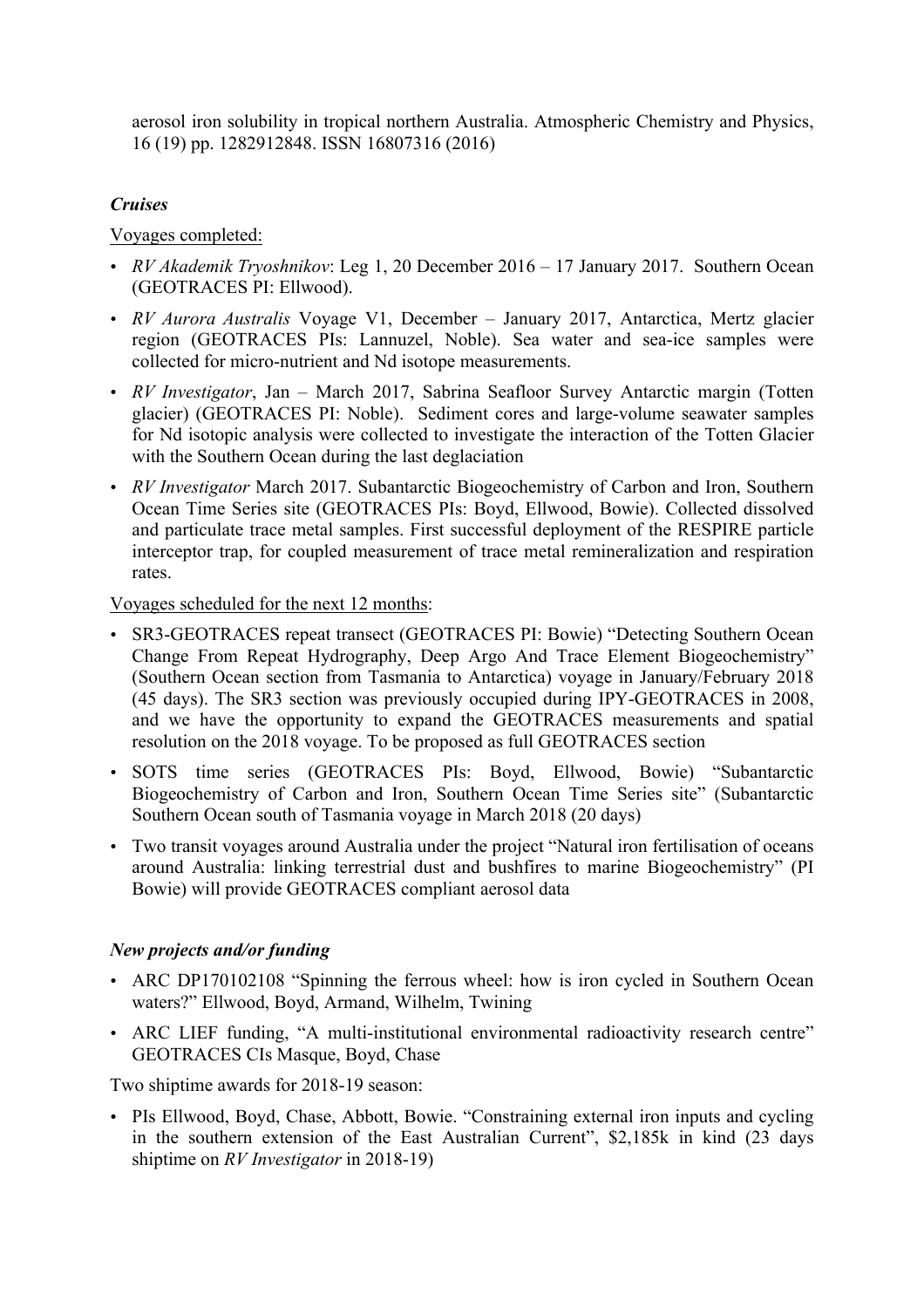• PIs Boyd, Ellwood, Bowie. "Surface and subsurface subantarctic Biogeochemistry of Carbon and Iron, Southern Ocean Time Series site", \$1,520k (16 days shiptime on *RV Investigator* in 2018-19)

## *PhD theses*

- Moneesha Samanta (submitted): Zinc isotopes as a tool to investigate zinc biogeochemical cycling in the SW Pacific Ocean, Australian National University
- Lavenia Ratnarajah, 2017. Effects of natural iron fertilisation by baleen whales and Antarctic krill on the Southern Ocean carbon cycle, University of Tasmania. Supervisors: Bowie, Lannuzel, Nicol, Meiners
- Axel Durand, 2017. Ocean Deoxygenation, a paleo-proxy perspective, University of Tasmania. Supervisors: Chase, Noble, Townsend, Bindoff
- Scott Meyerink (2016): Effects of Iron limitation on Silicon Metabolism and Silicon Isotopic Discrimination in Southern Ocean Diatoms, Australian National University

## *Meetings*

Australian GEOTRACES scientists co-authored and presented results at the following meetings, including Goldschmidt 2016, AGU Fall Meeting 2016, SCAR 2016 and the Gordon Research Conference on Ocean Biogeochemistry 2016:

- Constable et al., 2016. Assessing Antarctic marine food webs on the Kerguelen Axis. SCAR Open Science Conference, Malaysia 2016.
- Noble et al., 2016. Testing the ice-ocean feedback mechanism: Reliable extraction of proxy data from surface sediments on the East Antarctic Margin. SCAR Open Science Conference, Malaysia 2016.
- Noble et al., 2016. Tracing Antarctic Bottom Water formation in the Adélie and George V Land: A proxy calibration study. International Conference on Paleoceanography, Utrecht. 2016
- Gonzalez et al., 2016. Fe and Cu organic ligands in natural incubation experiments. XVIII Seminario Ibérico de Química Marina. 20-22 July 2016. Universidad de Alicante. http://www.vsimposioccmar.com/seminario-iberico-de-quimica-marina
- Townsend et al., 2016. Novel resin extraction and preconcentration methods for the analysis of trace metals in open ocean seawater samples with sector field ICP-MS detection. RACI Australian Analytical and Environmental Conference, Adelaide July 2016
- Cabanes et al., 2016. Iron speciation and distribution of "usual suspects" binding ligands along the GEOTRACES (GP13) southwestern Pacific section. Gordon Research Conference on Ocean Biogeochemistry. June 12-17, The Chinese University of Hong Kong. https://www.grc.org/programs.aspx?id=17297
- Hassler et al., 2016. Linking nutrients to phytoplankton in the Pacific Ocean. Gordon Research Conference on Ocean Biogeochemistry. June 12-17, The Chinese University of Hong Kong. https://www.grc.org/programs.aspx?id=17297
- Bowie et al., 2016. The distribution of dissolved trace elements across a zonal section of the southwest Pacific Ocean. Goldschmidt 2016, Yokohama, Japan. 26 June - 1 July 2016.